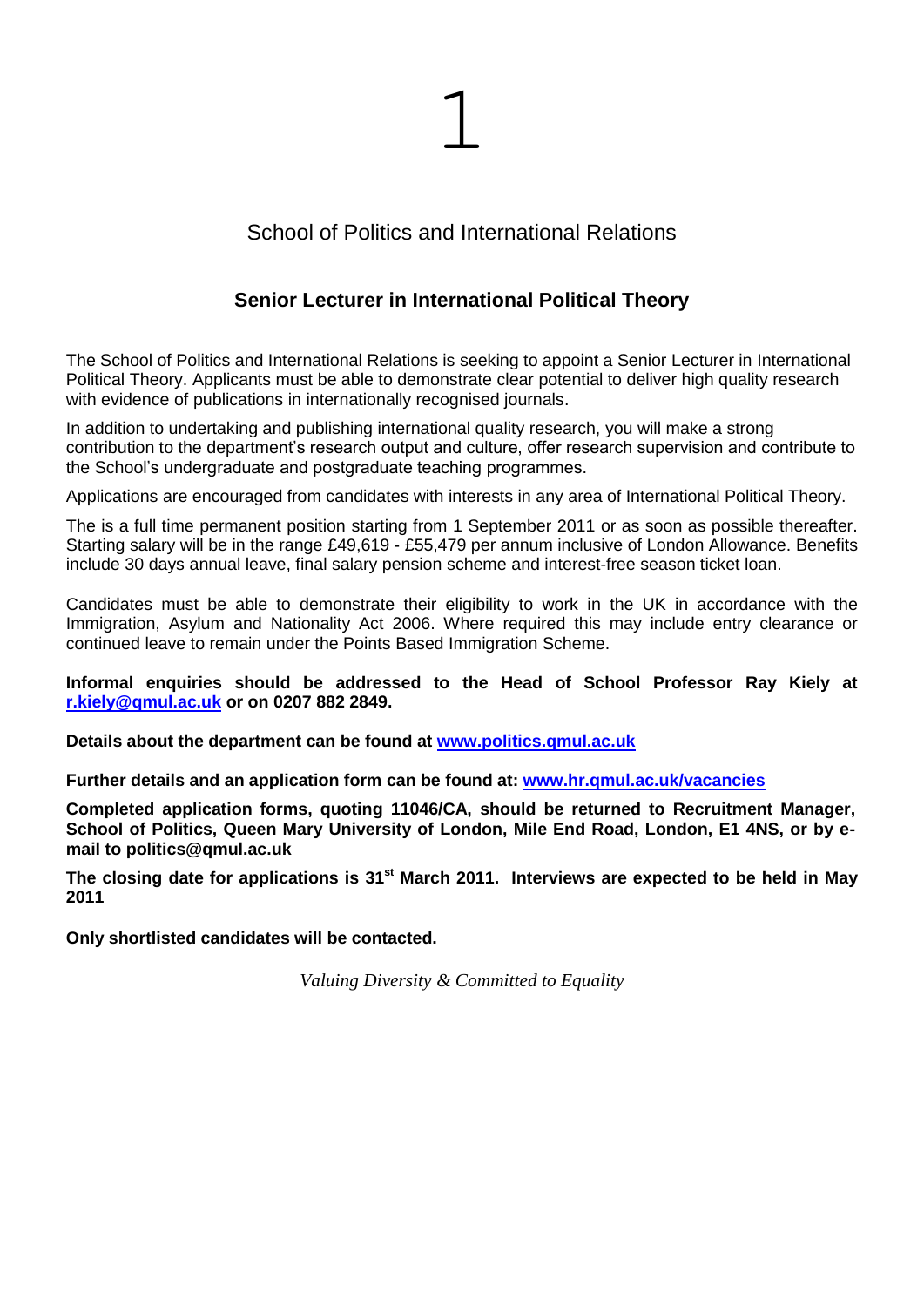

### **Core job information**

| Job Title              | Senior Lecturer in International Political Theory |                     |           |  |
|------------------------|---------------------------------------------------|---------------------|-----------|--|
| Dept./School/Inst.     | <b>Politics and International Relations</b>       | Section/Centre/Unit |           |  |
| Career Family          | Academic & Education                              | Grade               |           |  |
| Working hours per week | -35                                               | Appointment period  | Permanent |  |
| Reports to (job title) | <b>Head of School</b>                             | Current location    | Mile End  |  |

## **Job purpose**

To contribute to the delivery of high-quality teaching and research in the field of International Political Theory with administration, in a manner that goes beyond that expected of a lecturer.

This is achieved by:

- Making significant research contributions to the field nationally and internationally
- Making innovations in key aspects of teaching and learning
- Contributing to the administration of these and other College activities

A Senior Lecturer is expected; to be strong in teaching, strong in research (but not yet at Reader standard) and may also be strong in administration; or to be strong in teaching and administration but less strong in research or equivalent scholarly activity. Such contribution will be sustained over a period of years.

### **Knowledge, Skills & Experience**

|                                             | Requirements                                                                                                                                                                                                                                                                                                                                                                                                                                                                                                                                                                                                                                                                                                                                                                                                                                                                                    | Essential/Desirable                                                                                                                             |
|---------------------------------------------|-------------------------------------------------------------------------------------------------------------------------------------------------------------------------------------------------------------------------------------------------------------------------------------------------------------------------------------------------------------------------------------------------------------------------------------------------------------------------------------------------------------------------------------------------------------------------------------------------------------------------------------------------------------------------------------------------------------------------------------------------------------------------------------------------------------------------------------------------------------------------------------------------|-------------------------------------------------------------------------------------------------------------------------------------------------|
| Qualifications                              | Undergraduate degree or equivalent<br>$\mathbf{1}$ .<br>2.<br>Postgraduate degree in the area of Politics and International<br>Relationsand/or relevant professional qualification and/or equivalent<br>professional experience                                                                                                                                                                                                                                                                                                                                                                                                                                                                                                                                                                                                                                                                 | 1. Essential<br>2. Essential                                                                                                                    |
| Experience<br>Knowledge, skills & abilities | Experience of undergraduate and post-graduate teaching and<br>3.<br>assessment<br>Demonstrable experience in research with an appropriate publication<br>4.<br>record.<br>5.<br>Experience in writing applications for research grants, obtaining funding<br>and application to research in the field of International Political Theory.<br>Experience of mentoring and supervising research students to<br>6.<br>completion of a PhD.<br>Strong record of research or scholarship in the subject area<br>7.<br>8.<br>Commitment to providing leadership in research or scholarship and/or                                                                                                                                                                                                                                                                                                      | 3. Essential<br>4. Essential<br>5. Desirable<br>6. Desirable<br>7. Essential<br>8. Essential                                                    |
|                                             | teaching<br>Appropriate level of skill in use of IT<br>9.<br>10. Proven ability to lead a team<br>11. Ability to motivate other staff in the areas of teaching and research<br>Responsive to feedback<br>12.<br>13. Ability to play a leading role, both singly and collaboratively, in applying<br>for grant funding for research as appropriate to discipline<br>14. Presentation of specialist material in a logical, coherent and interesting<br>manner, both to students and to fellow specialists<br>15. Ability to teach at any level within area of expertise, and across a range<br>of subjects at a more introductory level, and demonstrate enthusiasm<br>and commitment in the process of teaching<br>16. Proven ability to take a leading role in the supervision of research<br>students.<br>Organisation of working time between research, teaching and<br>17.<br>administration | 9. Essential<br>10.Essential<br>11.Essential<br>12.Essential<br>13.Essential<br>14. Essential<br>15. Essential<br>16.Essential<br>17. Essential |
| Attitude & disposition                      | 18. Ability to communicate effectively<br>19. Willingness to assume appropriate load of teaching and administration                                                                                                                                                                                                                                                                                                                                                                                                                                                                                                                                                                                                                                                                                                                                                                             | 18.<br>Essential<br>19.<br>Essential                                                                                                            |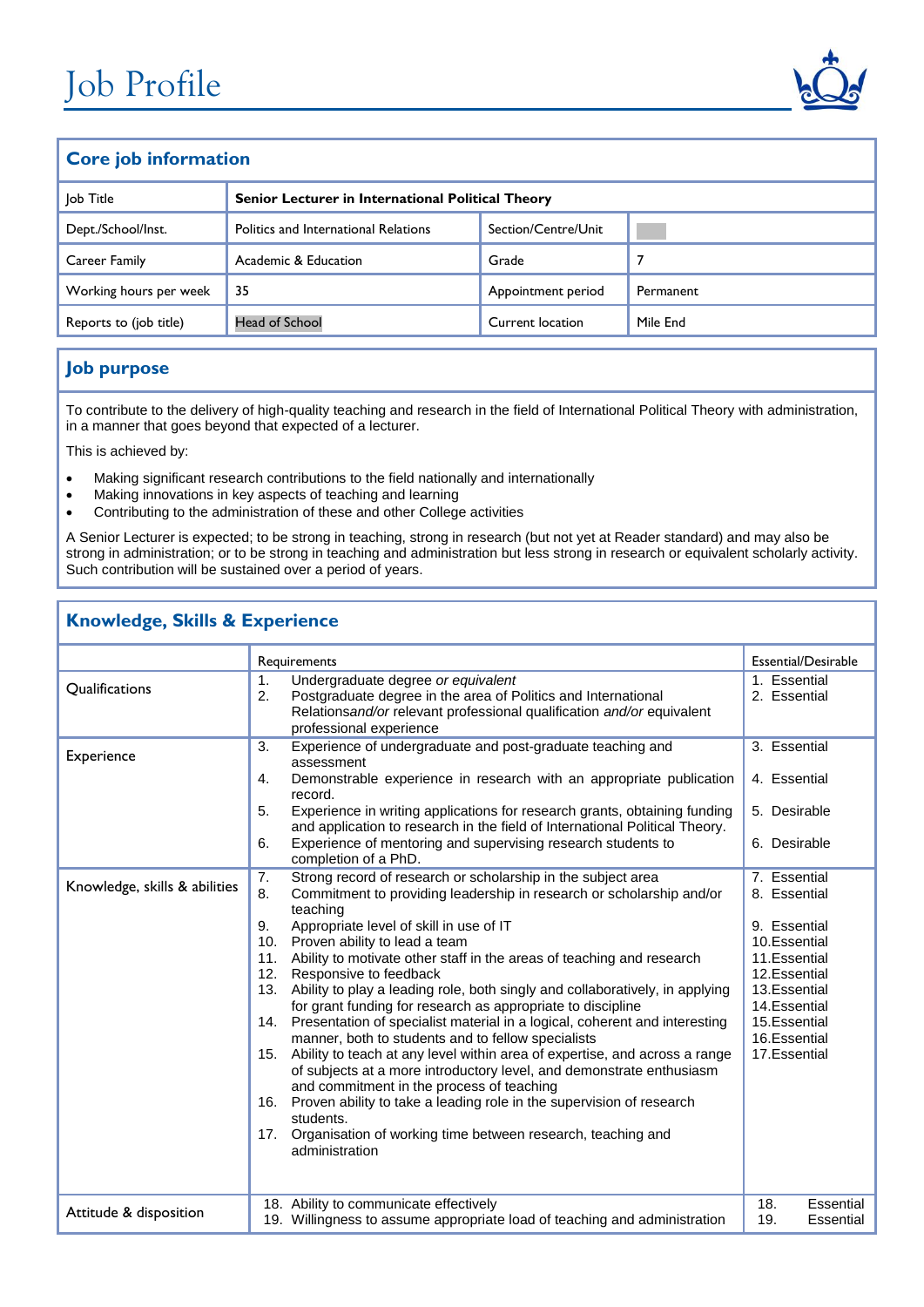|                     | 20. Flexible and co-operative approach to colleagues<br>21. Professional attitude towards work, with a good attendance record<br>22. A demonstrable ability to cope under pressure<br>23. Willingness to teach undergraduate and postgraduate courses at all<br>levels | 20.<br>21.<br>22.<br>23. | Essential<br>Essential<br>Essential<br>Essential |
|---------------------|------------------------------------------------------------------------------------------------------------------------------------------------------------------------------------------------------------------------------------------------------------------------|--------------------------|--------------------------------------------------|
| Other circumstances | Availability<br>24                                                                                                                                                                                                                                                     | 24                       | Essential                                        |

## **Working Environment**

*Research*

- 1. Obtain new knowledge by theoretical and/or practical methods. Engage actively in research at a high level in a particular subject area.
- 2. Ensure appropriate dissemination of research to a national or international audience by scholarly publication or other outputs appropriate to the relevant academic discipline.
- 3. Monitor research findings with a view to commercial exploitation, and to inform the Head of School and Head of Innovation and Enterprise of any appropriate novel research outcomes.

#### *Teaching*

*Other*

4. Contribute to innovations in teaching and learning through the development of teaching materials, of forms of pedagogy, or of appropriate teaching collaborations

#### *Administration & Management*

- 5. Carry out such School and College administrative tasks as may be required by the Head of School.<br>6. Take responsibility for a particular area of administration as agreed with the Head of School.
- Take responsibility for a particular area of administration as agreed with the Head of School.
- 7. Comply with relevant College policies and regulations regarding financial matters, harassment, equal opportunities, public interest disclosure, health and safety, intellectual property, data protection or any other rules, regulations or codes binding on the member of staff.
- 8. Participate in the College Appraisal Scheme (QMPAS) and demonstrate a commitment to continuing professional development.
- 9. Undertake such other reasonable duties as may be required by the Head of School from time to time.

## **Freedom to Act & Decision Making**

### *Research*

- 10. Play a part in developing national and international research links
- 11. Use expertise, experience and judgement to decide how to design and execute research work.

### *Teaching*

- 12. Organise and undertake teaching in the School as agreed with the Head of the School; this includes providing lectures, classes, and seminars, in a variety of combinations.
- 13. Set and mark examinations and coursework as appropriate, including attending examiners' meetings.
- 14. Use experience and knowledge (and an understanding of students' backgrounds and abilities) to design , deliver and assess teaching and learning
- 15. Contribute to long-term planning of undergraduate teaching programmes in the School in consultation with other academic staff.

## **Communication & Networking**

#### *Research*

- 16. Collaborate with colleagues in research activities, where appropriate, both internally within Queen Mary and externally with other Higher Education Institutes and/or non-academic organisations.
- 17. Prepare and present papers and other research outputs relating to the field in national and international seminars, conferences, workshops and other events.

#### *Admin & Mgt*

18. Attend School meetings as required as well other relevant College meetings and boards, as agreed with the Head of School.

*With staff at Queen Mary within* School*:*

 Interact with research collaborators, in order to achieve research objectives and generate outputs (e.g. publications, presentations).